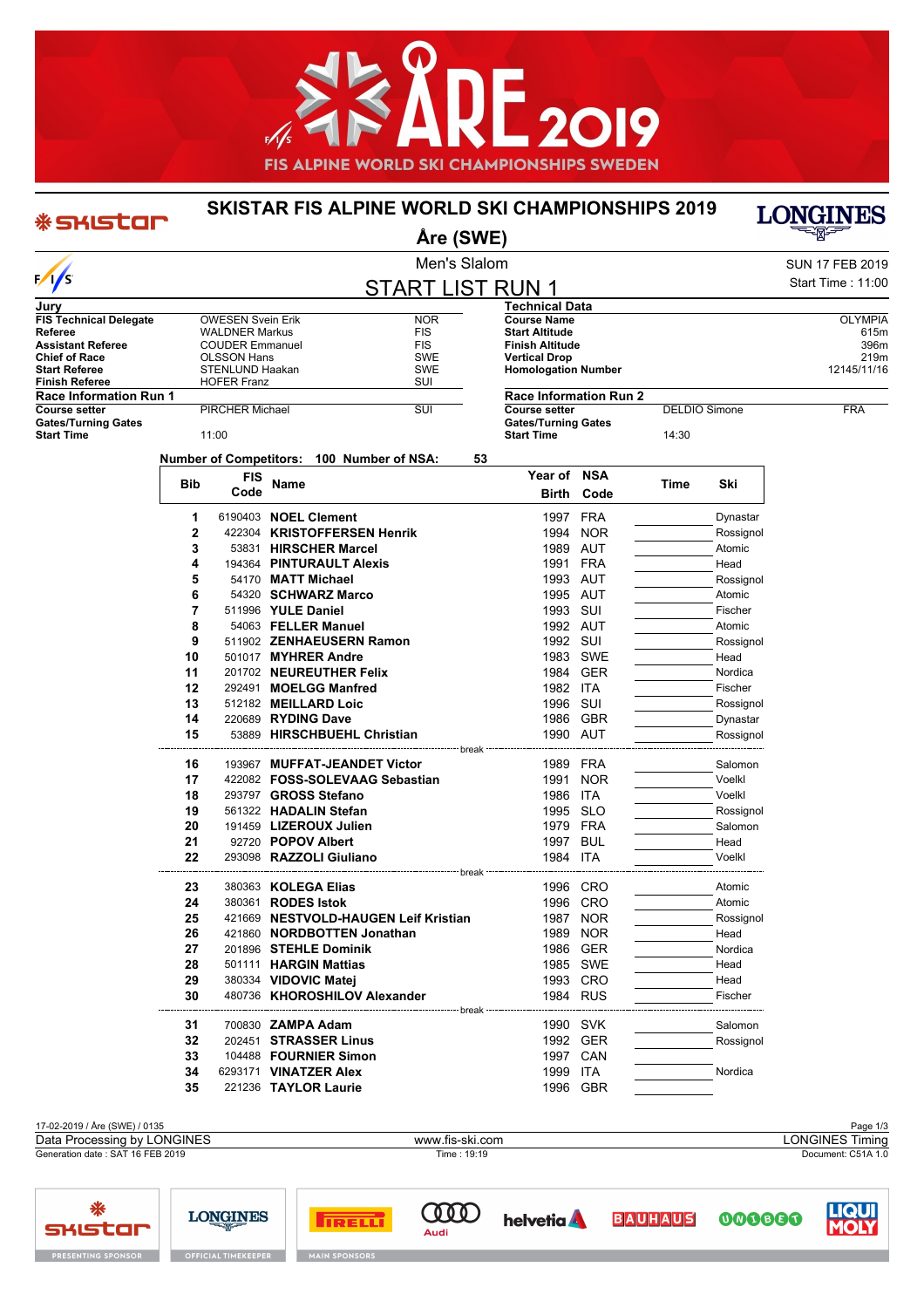## **\*SKISTOM**

**SHISTAR** 

**PRESENTING SPONSOR** 

 $\sqrt{s}$ 

## **SKISTAR FIS ALPINE WORLD SKI CHAMPIONSHIPS 2019**

**Åre (SWE)**



START LIST RUN 1

Men's Slalom Sun 17 FEB 2019 Start Time : 11:00

| Number of Competitors: 100 Number of NSA:<br>53 |      |                                        |              |            |      |                    |
|-------------------------------------------------|------|----------------------------------------|--------------|------------|------|--------------------|
|                                                 | FIS  |                                        | Year of      | <b>NSA</b> |      |                    |
| <b>Bib</b>                                      | Code | <b>Name</b>                            | <b>Birth</b> | Code       | Time | Ski                |
| 36                                              |      | 92719 ZLATKOV Kamen                    | 1997 BUL     |            |      | Head               |
| 37                                              |      | 512203 NEF Tanguy                      | 1996 SUI     |            |      | Fischer            |
| 38                                              |      | 502015 JAKOBSEN Kristoffer             |              | 1994 SWE   |      | Fischer            |
| 39                                              |      | 103729 READ Erik                       | 1991 CAN     |            |      | Fischer            |
| 40                                              |      | 103865 PHILP Trevor                    | 1992 CAN     |            |      | Rossignol          |
| 41                                              |      | 491879 SALARICH Joaquim                | 1994 ESP     |            |      | Rossignol          |
| 42                                              |      | 491853 del CAMPO Juan                  | 1994 ESP     |            |      | Nordica            |
| 43                                              |      | 150743 BERNDT Ondrej                   | 1988 CZE     |            |      | Atomic             |
| 44                                              |      | 700868 FALAT Matej                     | 1993 SVK     |            |      | Augment            |
| 45                                              |      | 380335 ZUBCIC Filip                    |              | 1993 CRO   |      | Atomic             |
| 46                                              |      | 561244 KRANJEC Zan                     | 1992 SLO     |            |      | Rossignol          |
| 47                                              |      | 481327 TRIKHICHEV Pavel                | 1992 RUS     |            |      | Rossignol          |
| 48                                              |      | 180567 RASANEN Joonas                  | 1989 FIN     |            |      | Augment            |
| 49                                              |      | 180718 HENTTINEN Jens                  | 1993 FIN     |            |      |                    |
|                                                 |      |                                        | 1986 CZE     |            |      | Augment<br>Fischer |
| 50<br>51                                        |      | 150644 KRYZL Krystof                   |              | 1994 GER   |      | Nordica            |
|                                                 |      | 202615 TREMMEL Anton<br>60261 MAES Sam |              |            |      |                    |
| 52                                              |      |                                        | 1998 BEL     |            |      | Rossignol          |
| 53                                              |      | 502417 JONSSON Carl                    |              | 2000 SWE   |      |                    |
| 54                                              |      | 561296 SPIK Jakob                      | 1994 SLO     |            |      | Nordica            |
| 55                                              |      | 491876 PUENTE TASIAS Alejandro         | 1994 ESP     |            |      |                    |
| 56                                              |      | 221320 VINTER Zak                      |              | 1998 GBR   |      |                    |
| 57                                              |      | 60160 ALAERTS Kai                      | 1989 BEL     |            |      |                    |
| 58                                              |      | 60236 van den BROECKE Dries            | 1995 BEL     |            |      | Augment            |
| 59                                              |      | 410365 BARWOOD Adam                    | 1992 NZL     |            |      | Voelkl             |
| 60                                              |      | 221223 MAJOR Billy                     |              | 1996 GBR   |      | Atomic             |
| 61                                              |      | 481103 ANDRIENKO Aleksander            |              | 1990 RUS   |      | Rossignol          |
| 62                                              |      | 30388 BIRKNER de MIGUEL Tomas          |              | 1997 ARG   |      |                    |
| 63                                              |      | 550086 <b>GEDRA Zaks</b>               | 1998 LAT     |            |      |                    |
| 64                                              |      | 400301 <b>ROSSUM van Max</b>           | 1998 NED     |            |      |                    |
| 65                                              |      | 60256 VERBEKE Tom                      | 1997 BEL     |            |      |                    |
| 66                                              |      | 20378 ESTEVE Axel                      | 1994 AND     |            |      | Fischer            |
| 67                                              |      | 550066 ZVEJNIEKS Miks                  | 1995 LAT     |            |      |                    |
| 68                                              |      | 30266 GASTALDI Sebastiano              |              | 1991 ARG   |      |                    |
| 69                                              |      | 710353 SLJIVIC Marko                   | 1996 BIH     |            |      |                    |
| 70                                              |      | 390044 <b>LAINE Tormis</b>             | 2000 EST     |            |      |                    |
| 71                                              |      | 230651 ANTONIOU Ioannis                | 1995 GRE     |            |      |                    |
| 72                                              |      | 250353 SNORRASON Sturla Snaer          | 1994 ISL     |            |      |                    |
| 73                                              |      | 310415 STANISIC Strahinja              | 1995 SRB     |            |      |                    |
| 74                                              |      | 54106 BREITFUSS KAMMERLANDER Simon     | 1992 BOL     |            |      | Voelkl             |
| 75                                              |      | 750088 RISTEVSKI Antonio               |              | 1989 MKD   |      |                    |
| 76                                              |      | 40612 <b>SCOTT Alec</b>                | 1997 AUS     |            |      |                    |
| 77                                              |      | 151060 PAULUS Daniel                   | 1994 CZE     |            |      |                    |
| 78                                              |      | 460060 BARBU Alexandru                 |              | 1987 ROU   |      |                    |
| 79                                              |      | 170151 DYRBYE NAESTED Casper           |              | 1996 DEN   |      |                    |
| 80                                              |      | 280034 BIRAN Itamar                    | 1998 ISR     |            |      |                    |
| 81                                              |      | 680041 ABRAMASHVILI lason              |              | 1988 GEO   |      |                    |
| 82                                              |      | 92721 TODOROV Yoan                     | 1997 BUL     |            |      | Head               |
| 83                                              |      | 270061 COMERFORD Cormac                | 1996 IRL     |            |      |                    |
| 84                                              |      | 260180 JAFARI Seyedmorteza             | 1992 IRI     |            |      |                    |
| 85                                              |      | 360046 OSCH Matthieu                   |              | 1999 LUX   |      |                    |
| 86                                              |      | 780023 DRUKAROV Andrej                 | 1999 LTU     |            |      |                    |
| 87                                              |      | 310438 SALIHOVIC Eldar                 |              | 1999 MNE   |      |                    |
| 88                                              |      | 240149 NAGY Bence                      |              | 1998 HUN   |      |                    |
| 89                                              |      | 6190671 POETTOZ Michael                |              | 1998 COL   |      |                    |
| 90                                              |      | 690694 KOVBASNYUK Ivan                 |              | 1993 UKR   |      |                    |
| 91                                              |      | 660023 CHERTSIN Daniil                 |              | 1997 BLR   |      |                    |
| 92                                              |      | 210040 TUKHTAEV Komiljon               | 1997 UZB     |            |      |                    |

17-02-2019 / Åre (SWE) / 0135 Page 2/3<br>
Data Processing by LONGINES **State Processing by LONGINES** Page 2/3 Data Processing by LONGINES www.fis-ski.com Generation date : SAT 16 FEB 2019 Time : 19:19 Document: C51A 1.0 ₩ **COOD LIQUI LONGINES BAUHAUS helvetia TRELL** 

Audi





**OFFICIAL TIMEKEEPER**